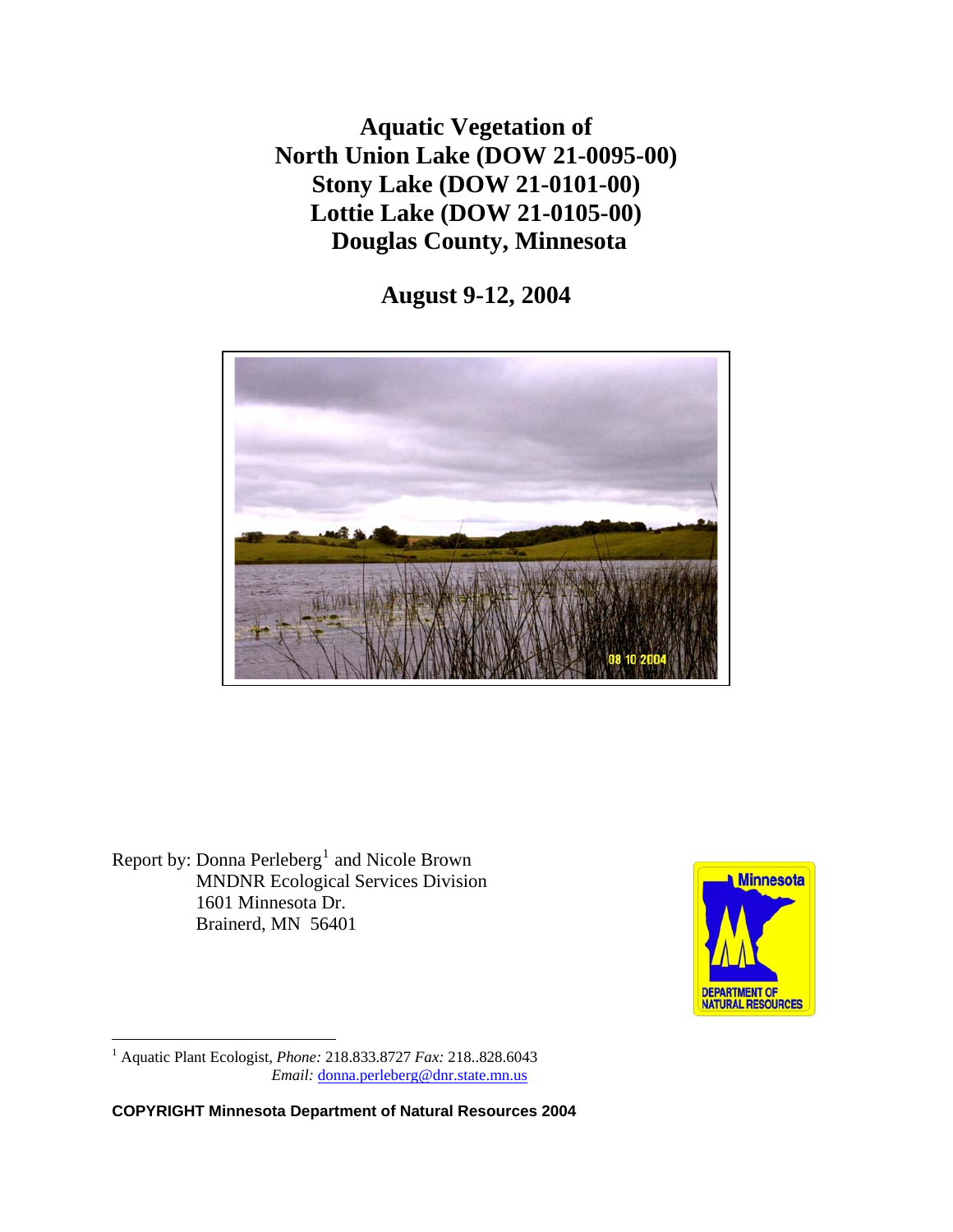## **Acknowledgments**

**Lake sampling**: Nicole Brown and Josh Knopik, MnDNR Division of Ecological Services

- **Data Entry/ Analysis / Maps**: Donna Perleberg, Nicole Brown, Patrick McGowan, MnDNR Division of Ecological Services
- **Funding:** Collection of these data was made possible by support from the Heritage Enhancement Fund.

#### **This report should be cited as:**

D. Perleberg and N. Brown.. 2005. Aquatic Vegetation of North Union (DOW 21-0095-00), Stony (DOW 21-0101-00), and Lottie (DOW 21-0105-00) Lakes, Douglas County, Minnesota, August 9-12, 2004.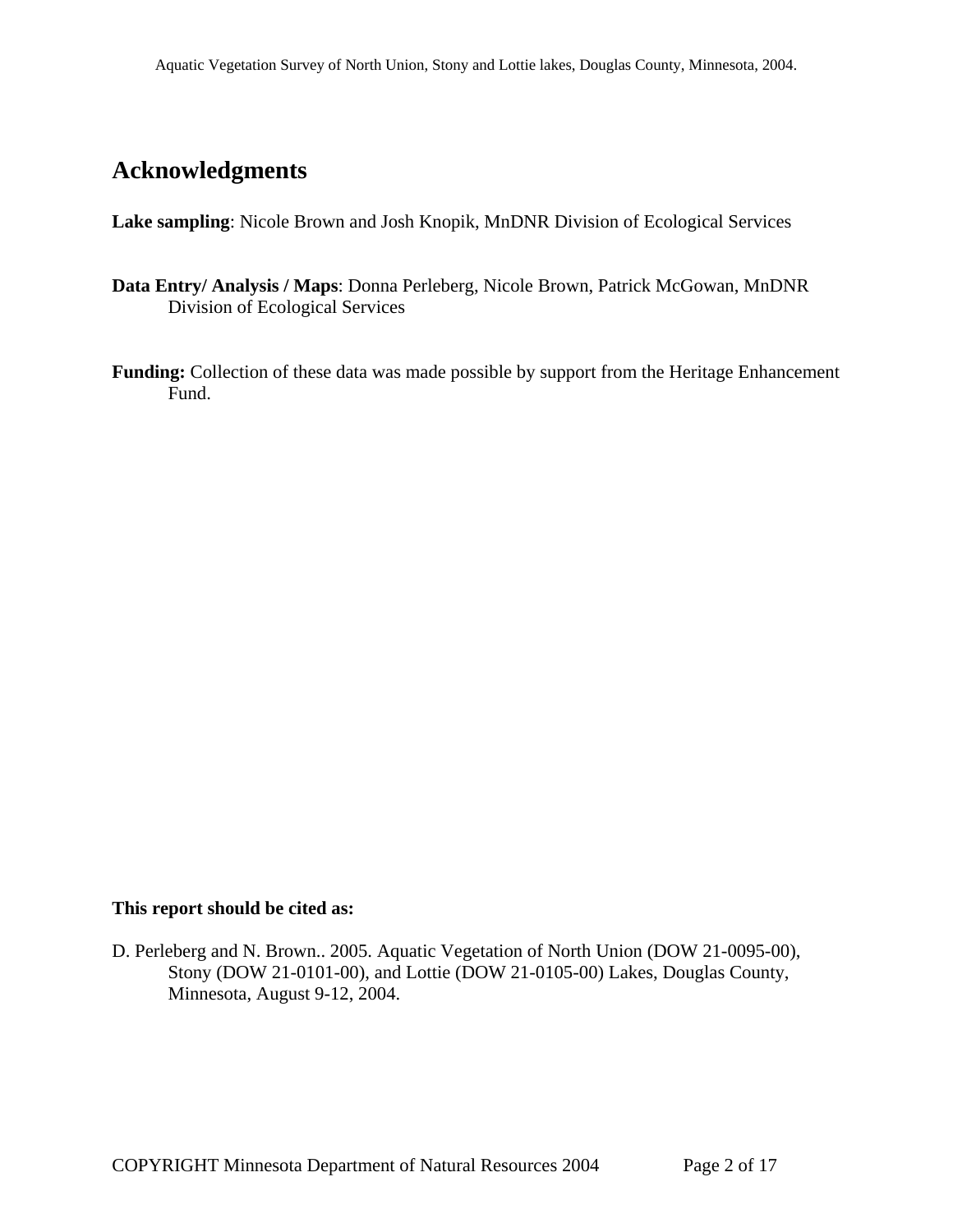### **Summary**

North Union, Stony and Lottie Lakes are a chain of relatively small, shallow lakes in Douglas County, Minnesota. Quantitative surveys conducted in August 2004 indicate that the aquatic plant community has not changed dramatically compared to results of historical descriptive surveys. Beds of cattail, bulrush and waterlilies ring the shorelines and submerged vegetation occurs to depths of 12 to 17 feet with dense submerged growth in shallow bays. Quantitative data collected during the 2004 survey provide more detailed baseline information for future monitoring. A total of 27 native aquatic plant species were located, including one rare species. Common submerged species and the frequency at which they occurred in sample sites include: coontail (*Ceratophyllum demersum*), 51%; muskgrass (*Chara* sp.) 36%, northern watermilfoil (*Myriophyllum sibiricum*) 34% and greater bladderwort (*Utricularia vulgaris*) 29%. The nonnative species, curly-leaf pondweed (*Potamogeton crispus*) was not found during the August 2004 survey and a spring survey would be more likely to locate this species.

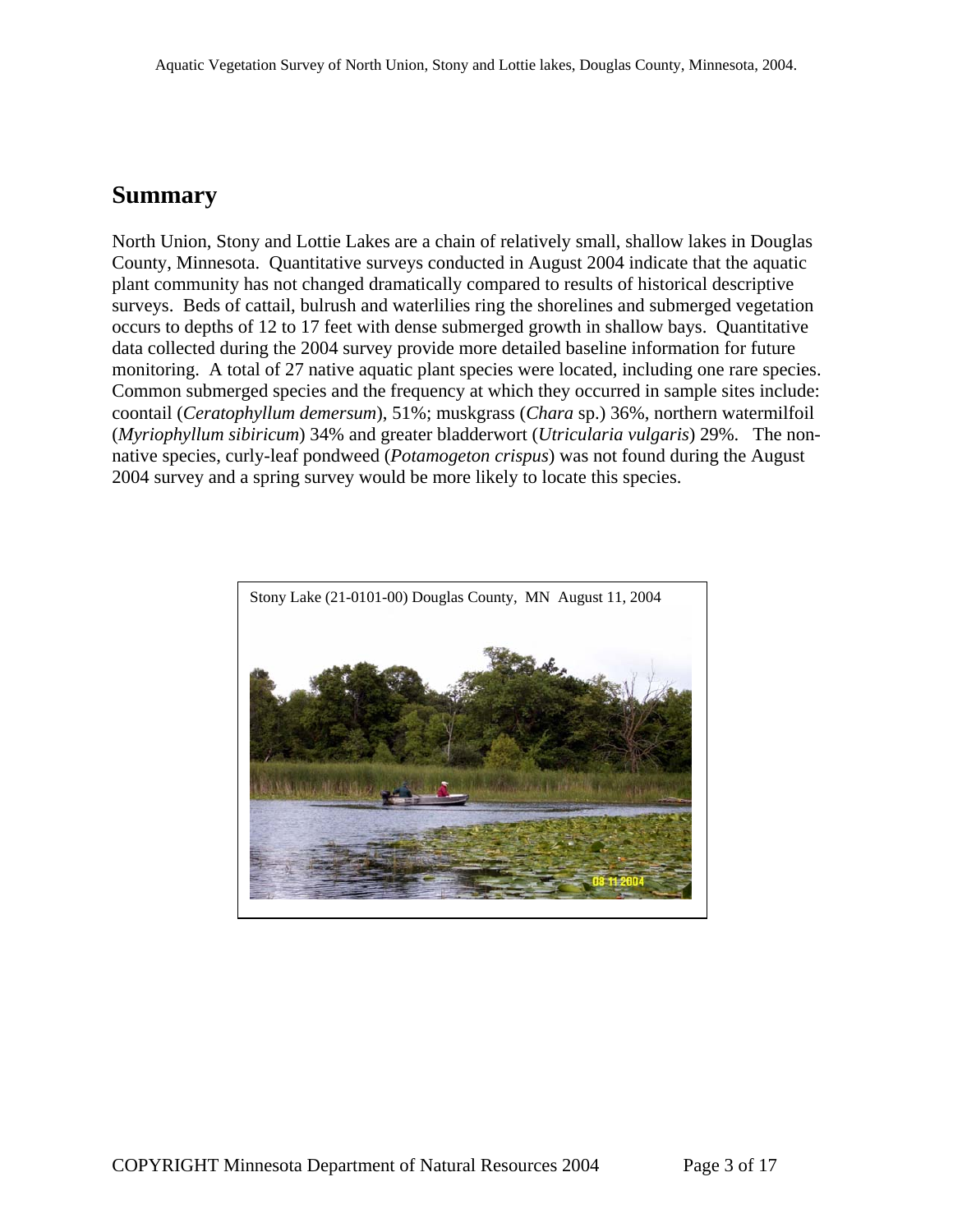#### **Survey Lake Description**

North Union (DOW 21-00095-00), Stony (DOW 21- 0101-00), and Lottie (DOW 21-0105-00) Lakes are located about two miles northwest of the City of Alexandria in Douglas County, Minnesota. The three lakes occur within an ecological region called the [Eastern](http://www.dnr.state.mn.us/ecs/index.html)  [Broadleaf Forest Province](http://www.dnr.state.mn.us/ecs/index.html), which is the transition zone between the western prairie region and the true forested region to the northeast (Fig. 1).





Land use within the sub-watershed that encompasses North Union, Stony and Lottie lakes is dominated by agricultural activites, including cultivated crop fields and pasture land (Fig. 2). The three lakes lie in a northsouth chain and are connected by channels. An outlet on Lottie Lake flows into Cowdry Lake and then through a series of lakes to the Long Prairie River. Motorboats enter North Union, Stony and Lottie Lakes using culverts from Lake Cowdry (located to the southeast) or Lake Brophy (located just west of the lakes.

These lakes are relatively small with a total surface area of 253 acres. North Union has the largest surface area of 117 acres, followed by Stony with 87 acres and Lottie with 49 acres. Maximum depth ranges from 31 feet on Lottie Lake to 54 feet on Stony. The lakes are primarily shallow and over 50 percent of each water body is less than 15 feet deep (Fig. 3). Shoal substrates are primarily muck.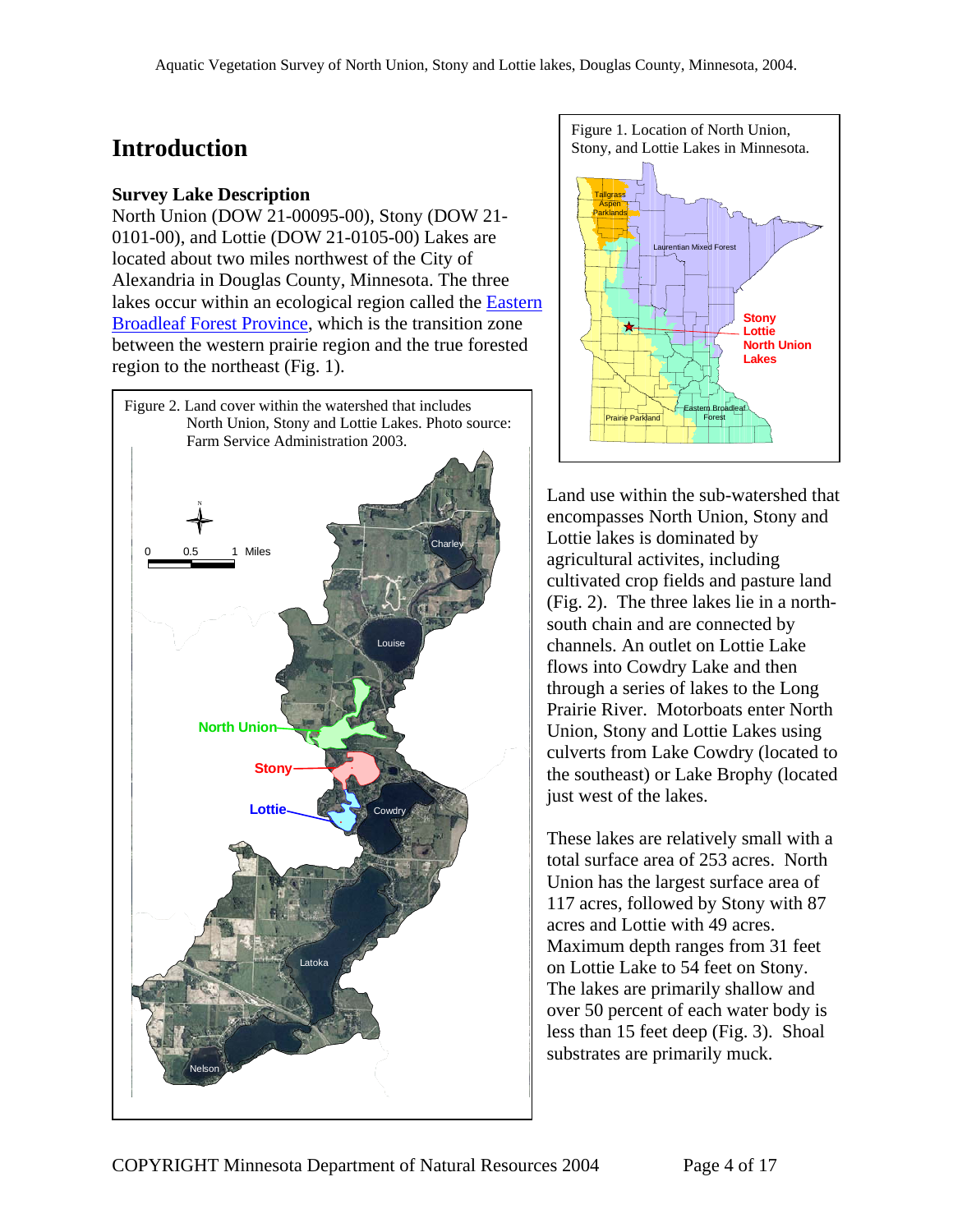All three lakes are classified as mesotrophic, an intermediate category characterized by moderate concentrations of nutrients, algae, and moderate water clarity. Water clarity readings in 2003 for the three lakes were as follows: North Union, 9.1 feet; Stony, 11.8 feet; and Lottie 11.5 feet (MPCA 2003).

#### **Vegetation Survey Objectives**

The purpose of the 2004 surveys of North Union, Stony and Lottie lakes was to describe the current aquatic plant community, including:

- 1) Estimate the maximum depth of rooted vegetation
- 2) Estimate the percent of the lake occupied by rooted vegetation
- 3) Record the aquatic plant species that occur in the lake
- 4) Estimate frequencies of occurrence of individual species
- 5) Develop maps of the distribution of the common species

Data from the 2004 vegetation surveys can be used to monitor annual changes in the plant species composition and may also be used to guide vegetation management decisions.

# **Methods**

### **Point-Intercept Method**

A Point-Intercept vegetation survey of North Union, Stony and Lottie Lakes was conducted on August 9-12, 2004 following the methodology described by Madsen (1999). North Union Lake was surveyed on August 8 and 9, 2004; Stony Lake was surveyed on August 11, 2004; and Lottie Lake was surveyed on August 11 and 12, 2004.

Sample points were established with Geographic Information System (GIS) software using a 40 meter by 40 meter grid across all three lake surfaces. After the survey points were generated in the GIS, they were uploaded into a Global Positioning System (GPS) unit, which was used to navigate the boat to each sample point. One side of the boat was designated as the sampling area. At each site, water depth was recorded in one foot increments using a measured stick in water depths less than eight feet and an electronic depth finder in water depths greater than eight feet. A double-headed, weighted garden rake, attached to a rope was used to survey vegetation not visible from the surface (Fig. 4). The surveyors recorded all plant species found within a one

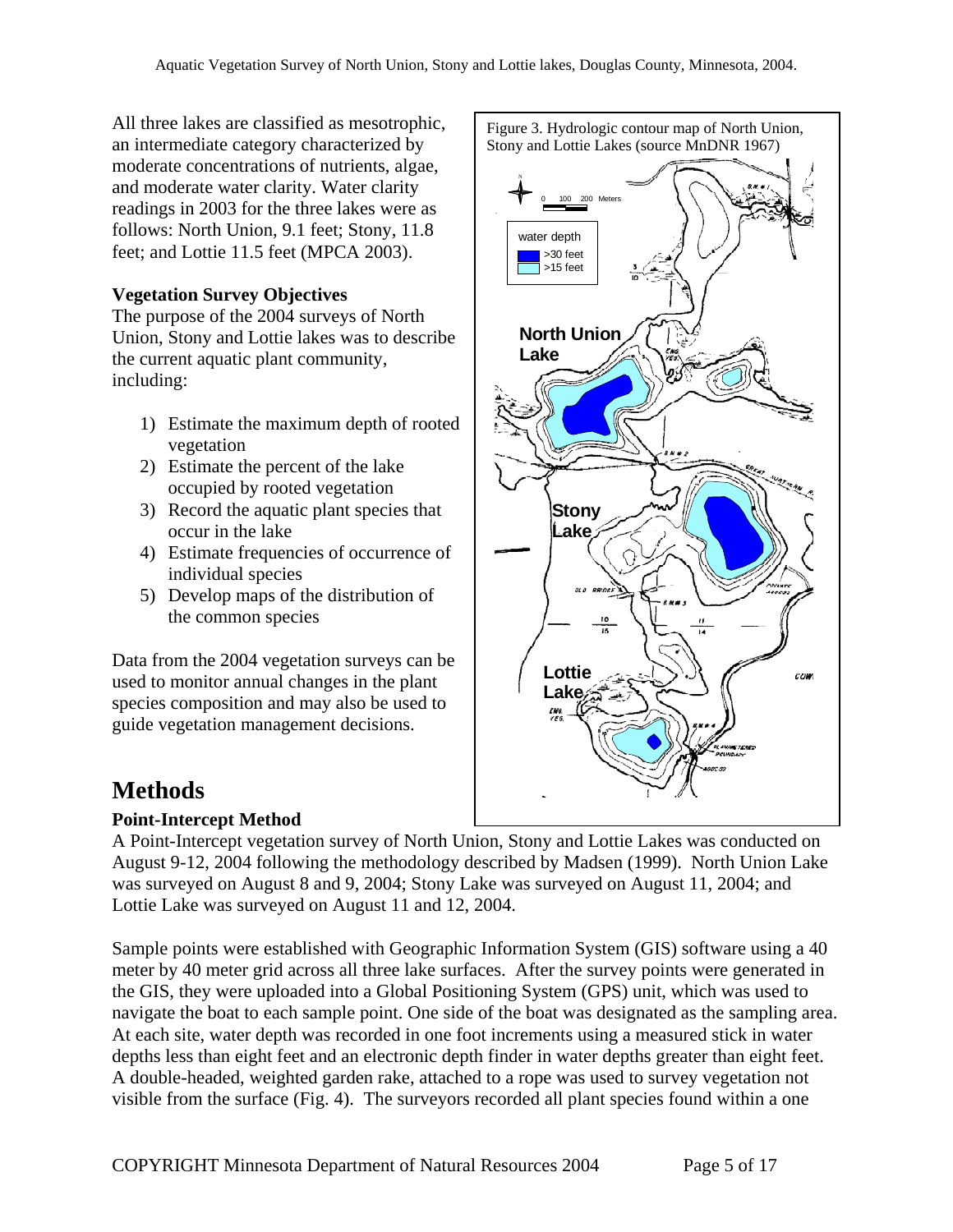meter squared sample site at the pre-designated side of the boat. Nomenclature followed Crow and Hellquist (2000). Voucher specimens were collected for most plant species and are stored at the MnDNR in Brainerd.

After initial field sampling, surveyors decided not to sample in depths greater than 20 feet because they were consistently not finding vegetation beyond that depth. A



Figure 4. Rake used to sample vegetation.



total of 224 points were sampled in North Union Lake and 221 of these points fell within the shore to 20 foot zone; on Stony Lake, 164 points were sampled and 156 fell within the shore to 20 foot zone; on Lottie Lake, 111 points were sampled and 110 fell within the shore to 20 feet zone (Fig. 5).

Data were entered into a Microsoft Access database and frequency of occurrence was calculated for each species as the number of sites in which a species occurred divided by the total number of sample sites. Frequency values were calculated for all lakes grouped together and also for each lake individually. Sampling points were also grouped by water depth and separated into four depth zones for analysis: 0 to 5 feet, and 6 to 10 feet, 11 to 15 feet, and 16 to 20 feet.

#### Example:

On Lottie Lake, there were 111 sample sites and Bushy pondweed occurred in 23 of those sites.

Frequency of bushy pondweed on Lottie Lake  $= 23/111 = 21\%$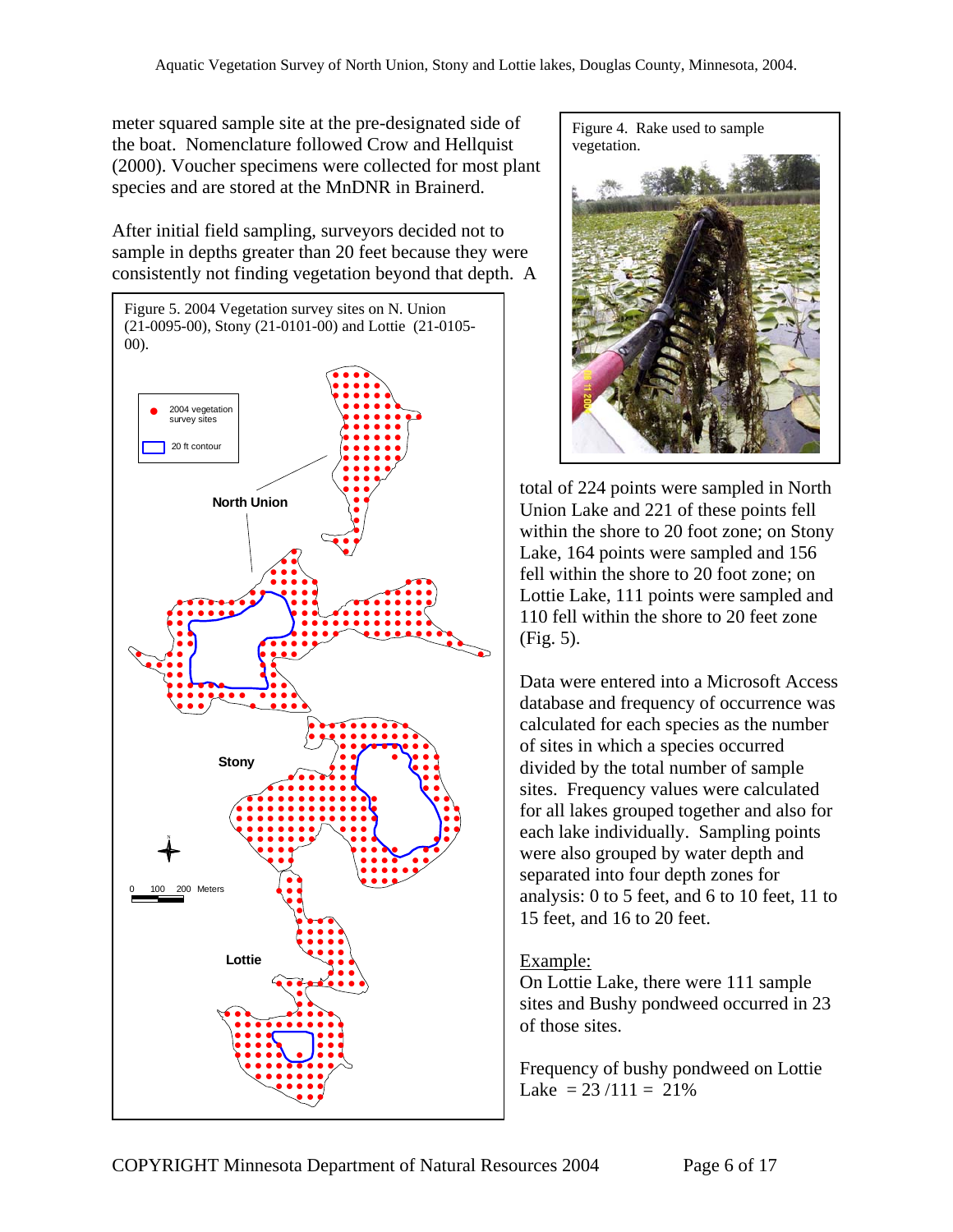# **Results / Discussion**

#### **Distribution of vegetation with water depth**

Aquatic plants occurred to a maximum depth of 16 feet in North Union, 17 feet in Stony Lake, and 12 feet in Lottie Lake. Plants were most common from shore to the ten feet depth where, 92 percent of all of the sample sites contained vegetation. Plant occurrence declined with increasing water depths. In the water depths from 16 to 20 feet, vegetation was found in only 15% of the Stony Lake sites, 10% of the North Union sites, and none of the Lottie Lake sites (Fig. 6).

# **Types of aquatic plants**

During the surveys of North Union, Stony and Lottie Lakes, a total of 27 aquatic plant species were found, including five emergent, three floating-leaved, two free-floating and 17 submerged (Table 1). No non-native aquatic plant species were observed during the survey. A rare plant, spiny naiad *(Najas marina)*  was documented for the first time in Stony Lake.

The greatest number of species occurred in the zone from shore to a depth of five feet in each lake (Fig. 7). The mean number of species found per sample site within this zone ranged from three species in Stony Lake to four species in North Union Lake. As water depth increased, fewer numbers of species were found at individual sample sites. Only four species were found in depths greater than 10 feet.

**found** Figure 6. Plant abundance vs. water depth . North Union (21-0095-00), Stony (21-0101-00).and Lottie (21-0105-00) Lakes, August 2004.



Figure 7. Types of plants in each water depth zone in North Union (21-0095-00), Stony (21-0101-00) and Lottie (21-0105-00), Aug 2004.

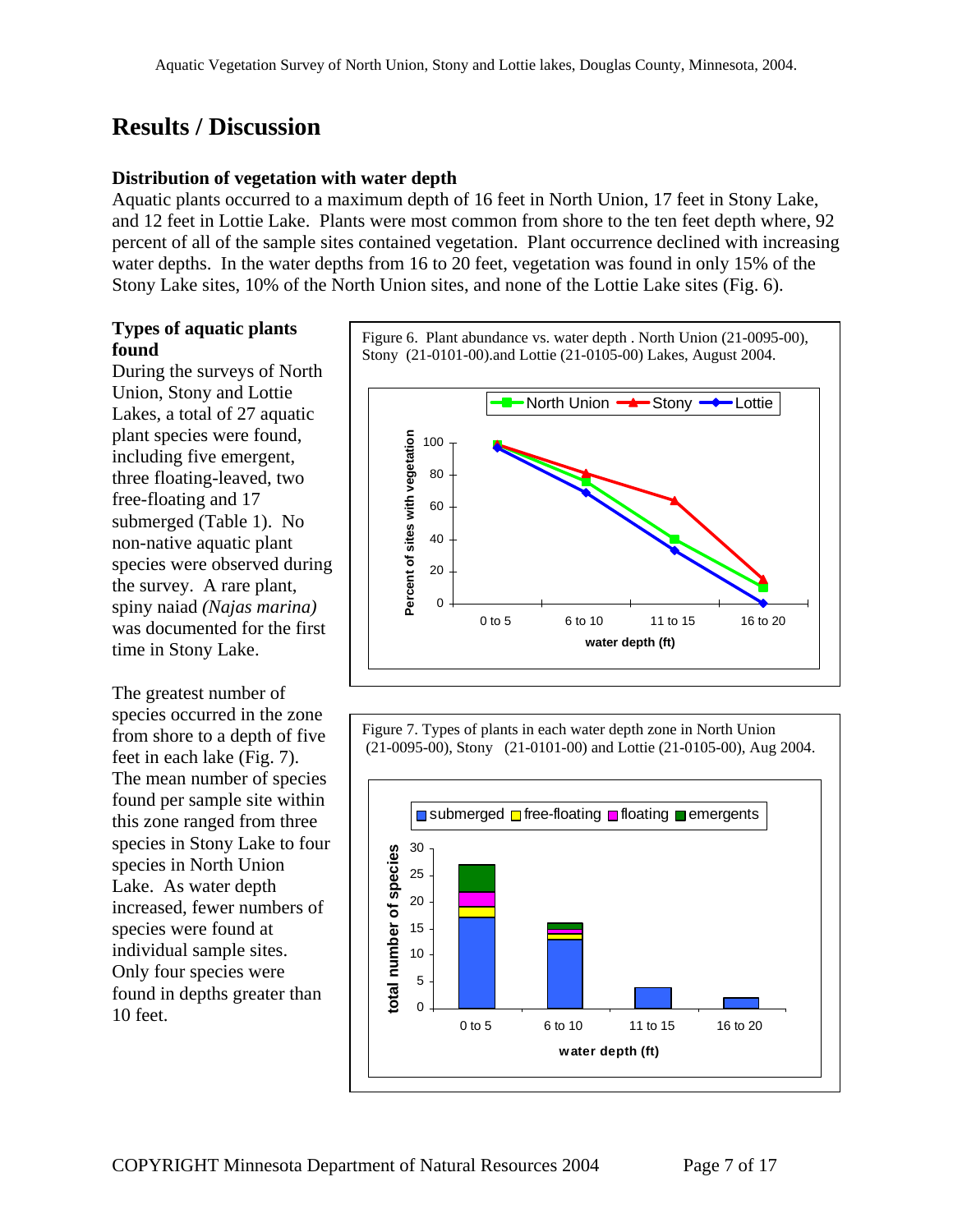| Table 1. Aquatic Plants of Stony (DOW 21-0101-00), Lottie (DOW 21-0105-00), and North<br>Union (DOW 21-0095-00) Lakes, Douglas County, August 9-12, 2004 |                                                                  |                                  |                         |                          |                             |                                               |
|----------------------------------------------------------------------------------------------------------------------------------------------------------|------------------------------------------------------------------|----------------------------------|-------------------------|--------------------------|-----------------------------|-----------------------------------------------|
|                                                                                                                                                          |                                                                  |                                  |                         |                          |                             |                                               |
|                                                                                                                                                          | Frequency calculated for vegetated zone (shore to 20 feet depth) |                                  |                         |                          |                             |                                               |
|                                                                                                                                                          | Frequency = percent of sites in which species occurred           |                                  |                         |                          |                             |                                               |
| <b>Life Forms</b>                                                                                                                                        | <b>Common Name</b>                                               | <b>Scientific Name</b>           | combined                | Lottie                   | <b>Stony</b>                | <b>North</b><br><b>Union</b>                  |
|                                                                                                                                                          |                                                                  |                                  | 487                     | Sample sites:<br>110     | <b>Sample</b><br>sites: 156 | <b>Sample</b><br>sites: 221                   |
| <b>SUBMERGED</b>                                                                                                                                         | Coontail                                                         | Ceratophyllum demersum $(v)$     | 51                      | 53                       | 31                          | 63                                            |
|                                                                                                                                                          | Muskgrass sp.                                                    | Chara sp                         | 36                      | 29                       | 53                          | 27                                            |
|                                                                                                                                                          | Water milfoil group                                              | $Myriophyllum$ sibiricum. $(v)$  | 34                      | 21                       | $\overline{33}$             | 43                                            |
|                                                                                                                                                          | Greater bladderwort                                              | Utricularia vulgaris $(v)$       | 29                      | 31                       | 24                          | 33                                            |
|                                                                                                                                                          | Flatstem pondweed                                                | Potamogeton zosteriformis( $v$ ) | 21                      | 12                       | 11                          | 33                                            |
|                                                                                                                                                          | <b>Bushy</b> pondweed                                            | Najas flexilis $(v)$             | 13                      | 21                       | 10                          | $10\,$                                        |
|                                                                                                                                                          | Canada waterweed                                                 | $E$ lodea canadensis(v)          | 12                      | 5                        | $\mathbf{1}$                | 23                                            |
|                                                                                                                                                          | Sago pondweed                                                    | Stuckenia pectinata $(v)$        | 11                      | 6                        | $\,8\,$                     | 18                                            |
|                                                                                                                                                          | White water buttercup                                            | Ranunculus sp. (v)               | $\boldsymbol{7}$        | $\overline{2}$           | $\mathbf{1}$                | 14                                            |
|                                                                                                                                                          | Clasping-leaf<br>pondweed                                        | Potamogeton richardsonii(v)      | 6                       | $\overline{2}$           | 15                          | $\overline{3}$                                |
|                                                                                                                                                          | Wild celery                                                      | Vallisneria americana (v)        | 6                       | $\tau$                   | 10                          | 3                                             |
|                                                                                                                                                          | Narrow-leaf pondweed                                             | Potamogeton freisii*             | 7                       | 8                        | $\overline{7}$              | 5                                             |
|                                                                                                                                                          | Illinois pondweed                                                | Potamogeton illinoensis(v)       | $\overline{\mathbf{4}}$ | 11                       | $\overline{3}$              | 1                                             |
|                                                                                                                                                          | Water marigold                                                   | Megaladonta beckii(v)            | $\mathbf{1}$            | 3                        | $\mathbb{L}^{\mathbb{L}}$   | --                                            |
|                                                                                                                                                          | Spiny naiad                                                      | Najas marina $(v)$               | $\mathbf{1}$            | $\overline{a}$           | $\overline{2}$              | $\mathord{\hspace{1pt}\text{--}\hspace{1pt}}$ |
|                                                                                                                                                          | Water stargrass                                                  | Zosterella dubia $(v)$           | $\mathbf{1}$            | 1                        | $\mathbb{H} \to \mathbb{H}$ | $\overline{2}$                                |
|                                                                                                                                                          | White-stem pondweed                                              | Potamogeton praelongus           | $\mathbf{1}$            | $\overline{\phantom{m}}$ | $<$ 1                       | 1                                             |
|                                                                                                                                                          |                                                                  |                                  |                         |                          |                             |                                               |
| FREE-                                                                                                                                                    | Star duckweed                                                    | Lemna trisulca                   | 5                       | 3                        | $\mathcal{L} =$             | 10                                            |
| <b>FLOATING</b>                                                                                                                                          | Lesser duckweeed                                                 | Lemna minor                      | $\leq$ 1                |                          |                             | 1                                             |
|                                                                                                                                                          |                                                                  |                                  |                         |                          |                             |                                               |
| <b>FLOATING</b>                                                                                                                                          | White waterlily                                                  | $N$ ymphaea odorata $(v)$        | 23                      | 37                       | 10                          | 26                                            |
|                                                                                                                                                          | Yellow waterlily                                                 | Nuphar variegata (v)             | 17                      | 25                       | 15                          | 15                                            |
|                                                                                                                                                          | Floating leaf pondweed                                           | Potamogeton natans $(v)$         | $\overline{7}$          | 5                        | $\overline{4}$              | 10                                            |
|                                                                                                                                                          |                                                                  |                                  |                         |                          |                             |                                               |
| <b>EMERGENT</b>                                                                                                                                          | Wild rice                                                        | Zizania palustris (v)            | 9                       | 5                        | 3                           | 14                                            |
|                                                                                                                                                          | Arrowhead/Duck potato                                            | Sagittaria sp. (v)               | $\mathbf{1}$            | $\pm$ $\pm$              | $\mathbf{1}$                | $\leq$ 1                                      |
|                                                                                                                                                          | <b>Bulrush</b>                                                   | Scirpus sp.                      | $\overline{4}$          | 3                        | 1                           | 7                                             |
|                                                                                                                                                          | Cattail                                                          | Typha sp.                        |                         | present                  |                             | present                                       |
|                                                                                                                                                          | <b>Giant Cane</b>                                                | Phragmites australis (v)         |                         | $\overline{a}$           | $\overline{a}$              | present                                       |

# **Table 1. Aquatic Plants of Stony (DOW 21-0101-00), Lottie (DOW 21-0105-00), and North**

• "Present" indicates plant was found during survey but did not occur within a specific sample site.

 $(V)$  = voucher specimen collected

 $\bullet$  --- = species not found in lake

• \*may include other narrowleaf pondweeds (*Potamogeton* spp.)

-1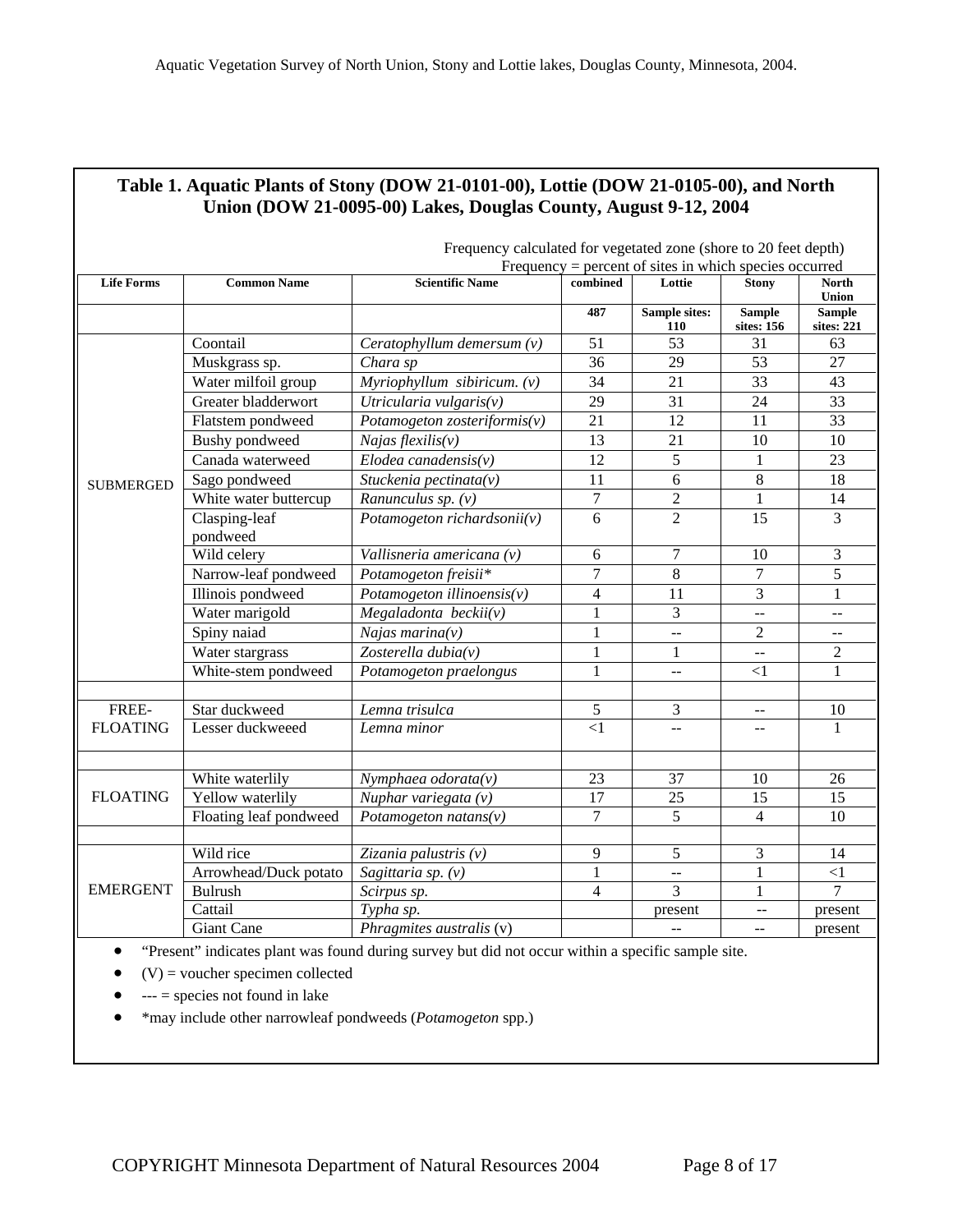#### **Emergent and floating-leaved plants**

Nearly the entire shoreline of North Union and Lottie Lakes and the west side of Stony Lake are ringed by beds of emergent and floating-leaved vegetation (Fig. 8). Near shore, common emergent plants include *[Cattail](http://www.dnr.state.mn.us/aquatic_plants/emergent_plants/cattails.html) (Typha sp.)* and sedges. Within the lake were beds of *[Wild rice](http://www.dnr.state.mn.us/aquatic_plants/emergent_plants/wildrice.html)* (*Zizania palustris*), [Bulrush](http://www.dnr.state.mn.us/aquatic_plants/emergent_plants/bulrushes.html) (*Scirpus sp*.), [White waterlily](http://www.dnr.state.mn.us/aquatic_plants/floatingleaf_plants/white_water_lily.html) (*Nymphaea odorata*), [Yellow waterlily](http://www.dnr.state.mn.us/aquatic_plants/floatingleaf_plants/spatterdock.html)

(*Nuphar variegata*) and floating-leaf pondweed (*Potamogeton natan*s). These plants were mostly restricted to depths less than six feet and within this zone, 54 percent of the sample sites contained at least one emergent or floating-leaf species. Wild rice was most common in North Union (Fig. 9) where it was found in 17 percent of the shallow water sites (depths less than six feet). White waterlily occurred in 23 percent of sites in the shore to six feet zone and Yellow waterlily was found in 17 percent of these sites (Table 1). Wild rice was present in nine percent of shallow water sites and wild rice stands were located most common in North Union Lake in areas near the narrow channel that led to the smaller northern basin (Fig. 9).

#### **Submerged and free-floating plants**

Submerged plants were the most abundant type of vegetation in North Union, Stony and Lottie Lakes. They occurred at all depths within the vegetated zones of these lakes but most submerged species were restricted to depths of ten feet and less (Fig. 7). The four most common species were coontail (*Ceratophyllum demersum*), found in 51 percent of all the sample sites combined; muskgrass (*Chara* sp.), 35 percent; northern watermilfoil (*Myriophyllum sibiricum*), 34 percent; and greater bladderwort (*Utricularia vulgaris*), 29 percent (Table 1). These four species were widespread in distribution and often co-occurred in areas of all three lakes (Fig.10).

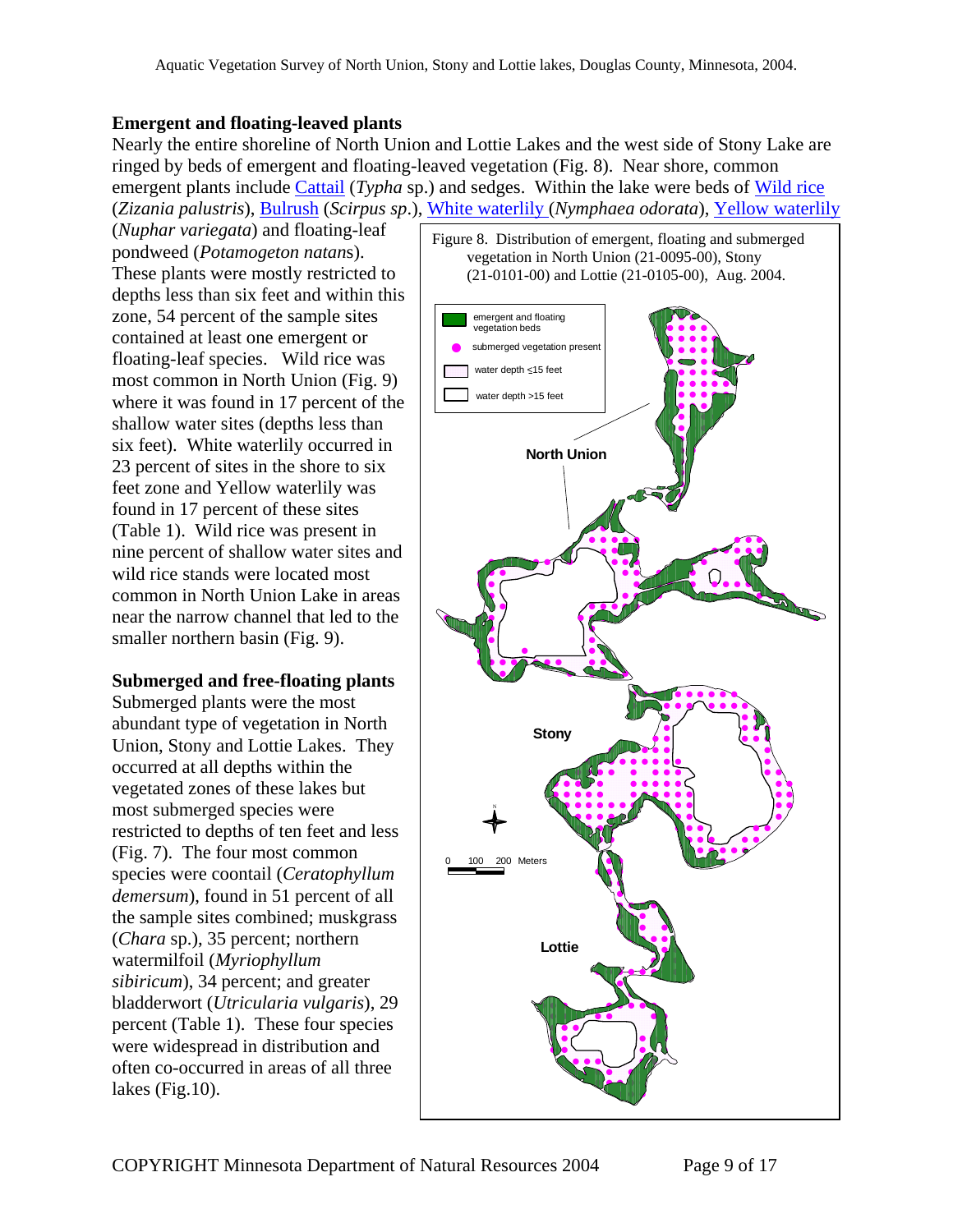

[Coontail](http://www.dnr.state.mn.us/aquatic_plants/submerged_plants/coontail.html) (*Ceratophyllum demersum)* is the most common submerged flowering plant in the state. It grows entirely submerged and is adapted to a broad range of lake conditions, including turbid water. Coontail is perennial and can over winter as a green plant under the ice and then begins new growth early in the spring. It is loosely rooted to the lake bottom and spreads primarily by stem fragmentation. In 2004, it was most frequent in North Union and Lottie Lakes, where it occurred in 65 percent and 60 percent of the sample sites, respectively (Table 1), and was the most frequently occurring species at all water depths (Fig. 10). In Stony Lake,

coontail was found in 33 percent of the sites (Table 1) and was most common between depths of six and 15 feet (Fig. 9). In each lake, coontail was found at depths greater than any other species (12 feet in Lottie Lake, 16 feet in N. Union, and 17 feet in Stony Lake).

[Muskgrass](http://www.dnr.state.mn.us/aquatic_plants/algae/chara.html) (*Chara* sp.) is not actually a true plant but a large algae that often forms large, underwater beds. Because it does not have true stems or roots, muskgrass is usually loosely anchored to the lake bottom and does not reach the lake surface except in shallow water. Typically found in clear, hard water, muskgrass is light-green to grey-green in color, with a brittle texture due to mineral deposits on it leaf surfaces. Muskgrass releases an unforgettable strong musky odor when crushed. In the three Douglas County lakes, muskgrass was the most abundant in Stony Lake, where it occurred in 53 percent of the sites (Table 1). In North Union it was found in 29 percent of the sites and in Lottie Lake it occurred in 27 percent of the sites (Table 1). Muskgrass was most often found in shallow water in depths less than six feet (Figs. 11,12, 13).

[Northern watermilfoil](http://www.dnr.state.mn.us/aquatic_plants/submerged_plants/northern_watermilfoil.html) *(Myriophyllum sibiricum)* is a native, rooted perennial with long, flexible stems and feather-shaped, dissected leaves. It produces a thin flower spike that extends above the water. It spread by fragments as well as winter buds. Northern watermilfoil is often mistaken for the non-native invasive Eurasian watermilfoil but can be distinguished by close inspection of the leaves: [click here for info on identification.](http://files.dnr.state.mn.us/natural_resources/invasives/aquaticplants/milfoil/idcard.pdf) Northern milfoil was found in 43 percent of the N. Union sites, 33 percent of the Stony Lake sites and 21 percent of the Lottie Lake sites. Northern milfoil occurred in depths from shore to ten feet and in North Union and Stony Lakes it was most common between depths of six and ten feet (Figs.11, 12, 13).

Greater bladderwort *(Utricularia vulgaris)* is an entirely submerged plant except during bloom when its small, showy yellow flower extends above the water. Bladderwort often floats freely in the water column and is tolerant of turbid water. It reproduces by fragments and winter buds that can float to new areas of the lake. Bladderwort is an insectivorous plant and uses its small "bladders" to trap invertebrates. Bladderwort occurred with similar frequency in all three lakes: 33 percent of the North Union sites, 31 percent in Lottie, and 24 percent in Stony (Table 1).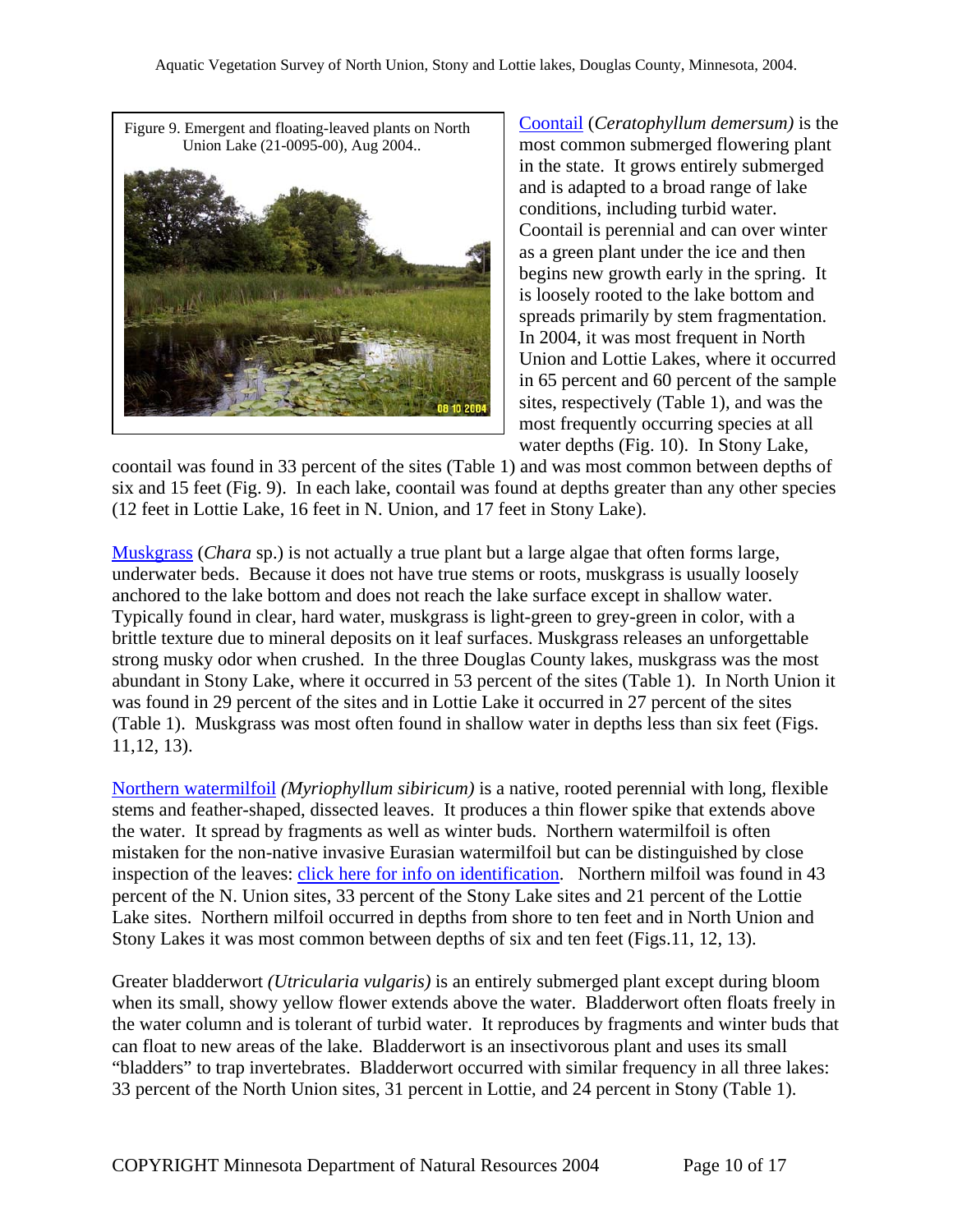

COPYRIGHT Minnesota Department of Natural Resources 2004 Page 11 of 17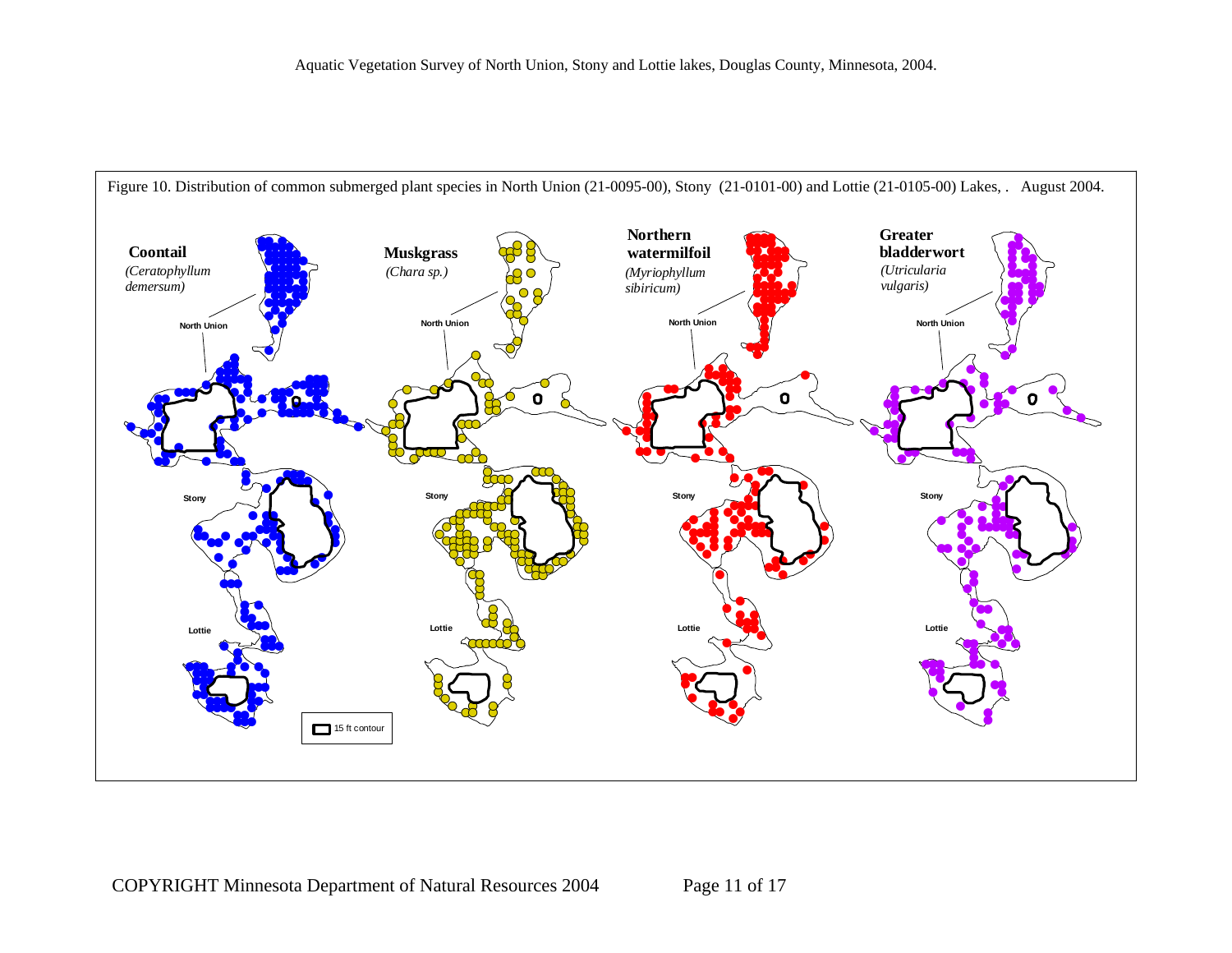



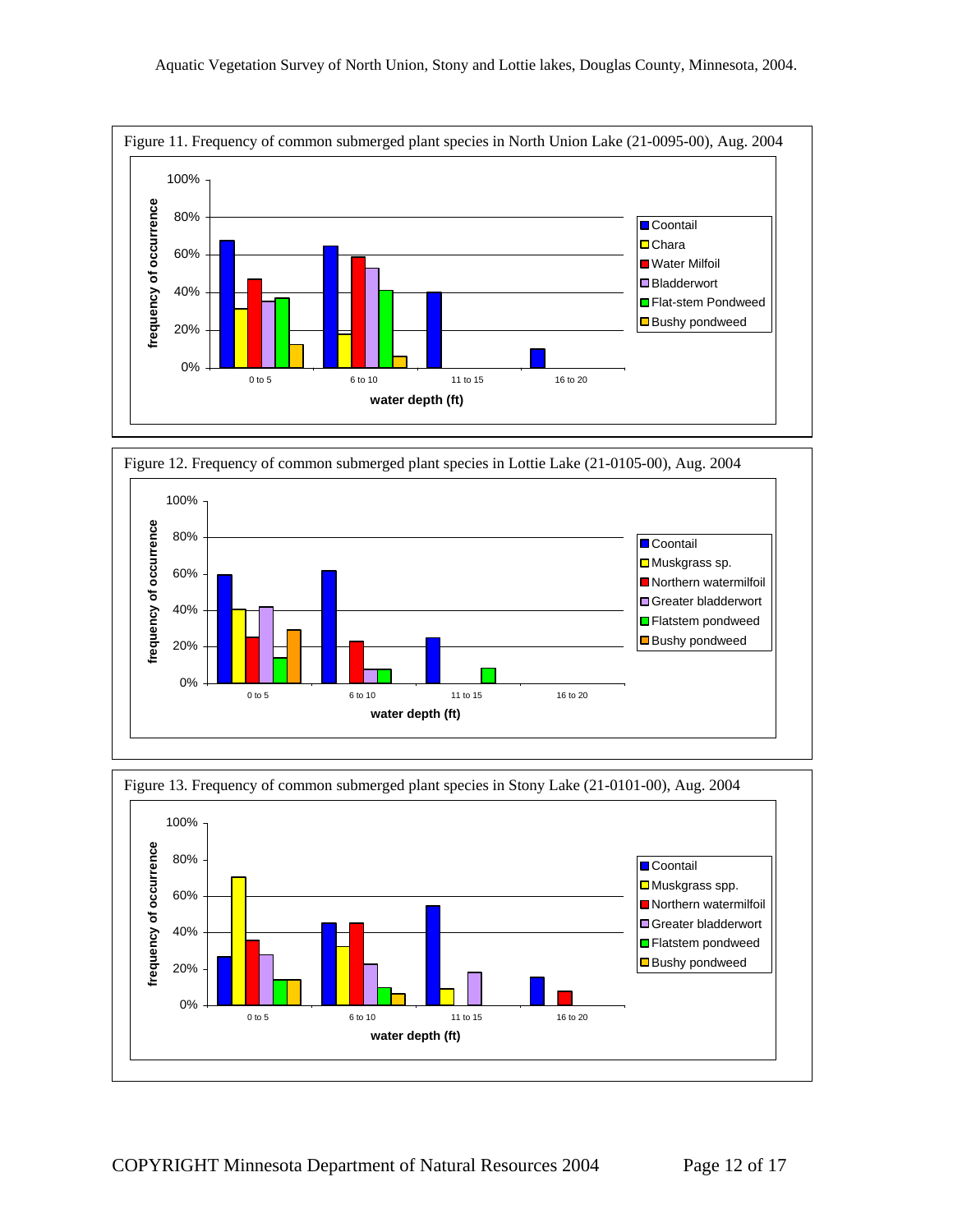However, in North Union it was most frequent in depths of six to ten feet (Fig. 10), in Lottie Lake it was found in was evenly distributed at depths from shore to 15 feet (Fig. 11), and in Stony Lake, it was most abundant in depths less than six feet (Figs. 11, 12, 13).

Other common submerged species included flat-stem pondweed (*Potamogeton zosteriformis*), 21 percent frequency in all sites combined; bushy pondweed (*Najas flexilis*), 13 percent; Canada waterweed (*Elodea canadensis*), 12 percent; and sago pondweed (*Stuckenia pectinata*), 11 percent (Table 1).

[Flat-stem pondweed](http://www.dnr.state.mn.us/aquatic_plants/submerged_plants/narrowleaf_pondweeds.html) (*Potamogeton zosteriformis*), is a perennial submerged plant that can over winter by rhizome and winter buds and can grow in a variety of water depths. It was concentrated in North Union and the north end of Lottie (Fig. 14) and was most frequent in depths less than ten feet (Figs. 11, 12, 13).

[Bushy pondweed](http://www.dnr.state.mn.us/aquatic_plants/submerged_plants/bushy_pondweeds.html) (*Najas flexilis*) is a low-growing, annual submerged species that grows from seed each year. It typically requires clear water and was most often found in depths less than ten feet deep, particularly in Lottie and Stony Lakes (Fig. 14).

[Canada waterweed](http://www.dnr.state.mn.us/aquatic_plants/submerged_plants/canada_waterweed.html) (*Elodea canadensis*) is a submerged perennial that prefers soft substrates and is tolerant of turbidity. It was most often found in the north bay of North Union Lake (Fig. 14).

[Sago pondweed](http://www.dnr.state.mn.us/aquatic_plants/submerged_plants/narrowleaf_pondweeds.html) (*Stuckenia pectinata*) is a perennial submerged plant that can tolerate poor water quality conditions. It is also an important waterfowl food. This species was most common in North Union and Stony Lakes (Fig. 14).

All other submerged species were found in less than 12 percent of all surveyed sites, but individual species were common in certain lakes. Compared to other lakes in Minnesota, these Douglas County Lakes contain a relatively high number of native submerged plant species. The different species provide diverse structure for invertebrates and fish and other wildlife.

The non-native species, [curly-leaf pondweed](http://www.dnr.state.mn.us/aquatic_plants/submerged_plants/curlyleaf_pondweed.html) (*Potamogeton crispus*) was not found during the 2004 survey but has been previously recorded in the lake. Curly-leaf pondweed naturally dies back in late spring and surveys conducted after early July are not likely to locate this species.

The rare species, spiny naiad (*Najas marina*), was confirmed for the first time in Stony Lake. Spiny naiad is related to the common plant, bushy pondweed that was also found in these lakes. Both species are annuals and grow each spring from seed. Spiny naiad is usually found in very alkaline lakes of western Minnesota and is listed as a [Special Concern](http://www.dnr.state.mn.us/ets/index.html) species in the state because of its unique habitat requirements. In Stony Lake, it occurred in only two percent of the sample sites but in other western Minnesota lakes it occurs quite frequently.

#### **Change in plant community over time**

Historical aquatic plant information for North Union, Lottie and Stony Lakes are available from surveys conducted in 1944 and 1966 (MnDNR lake files). Based on the general descriptions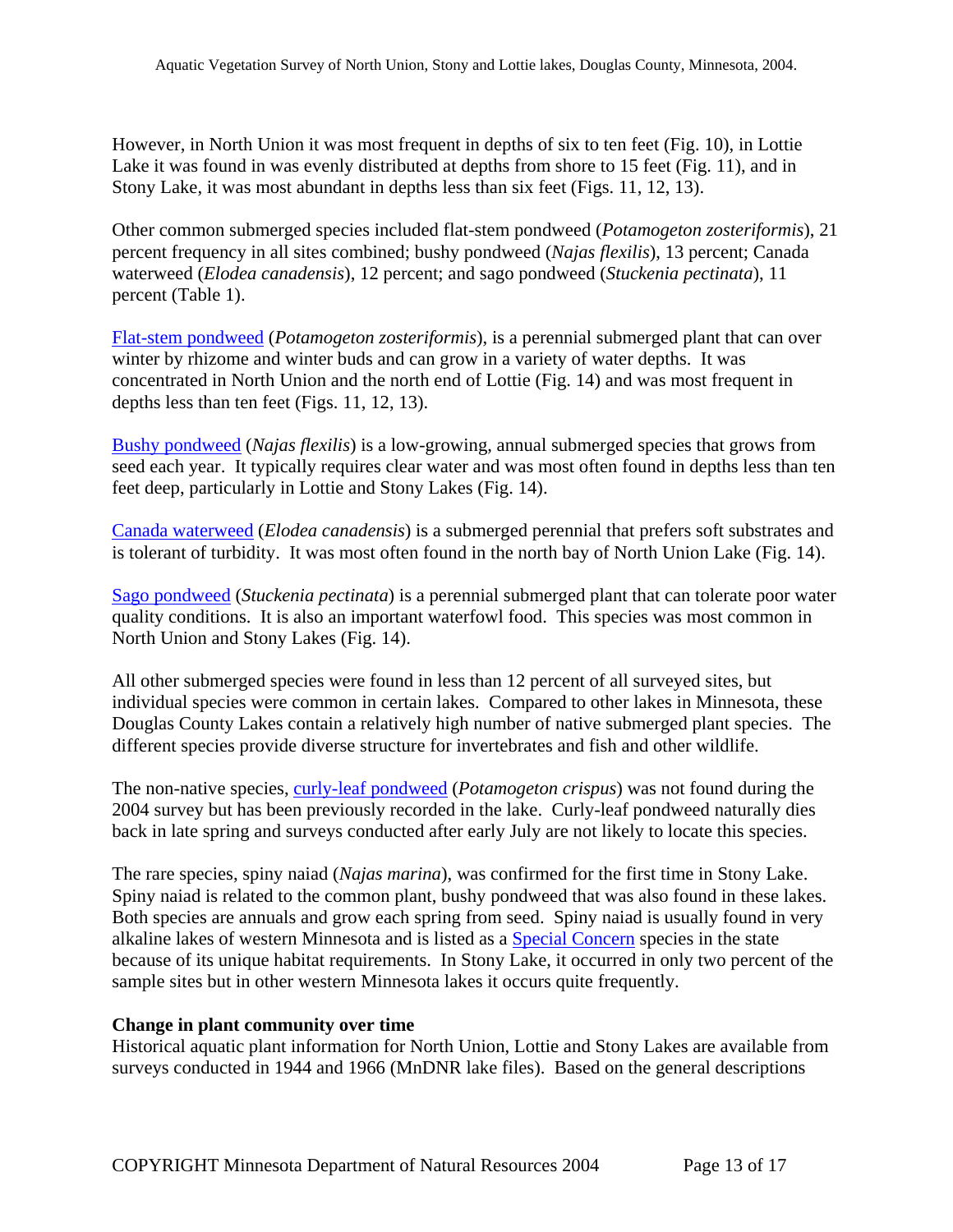

COPYRIGHT Minnesota Department of Natural Resources 2004 Page 14 of 17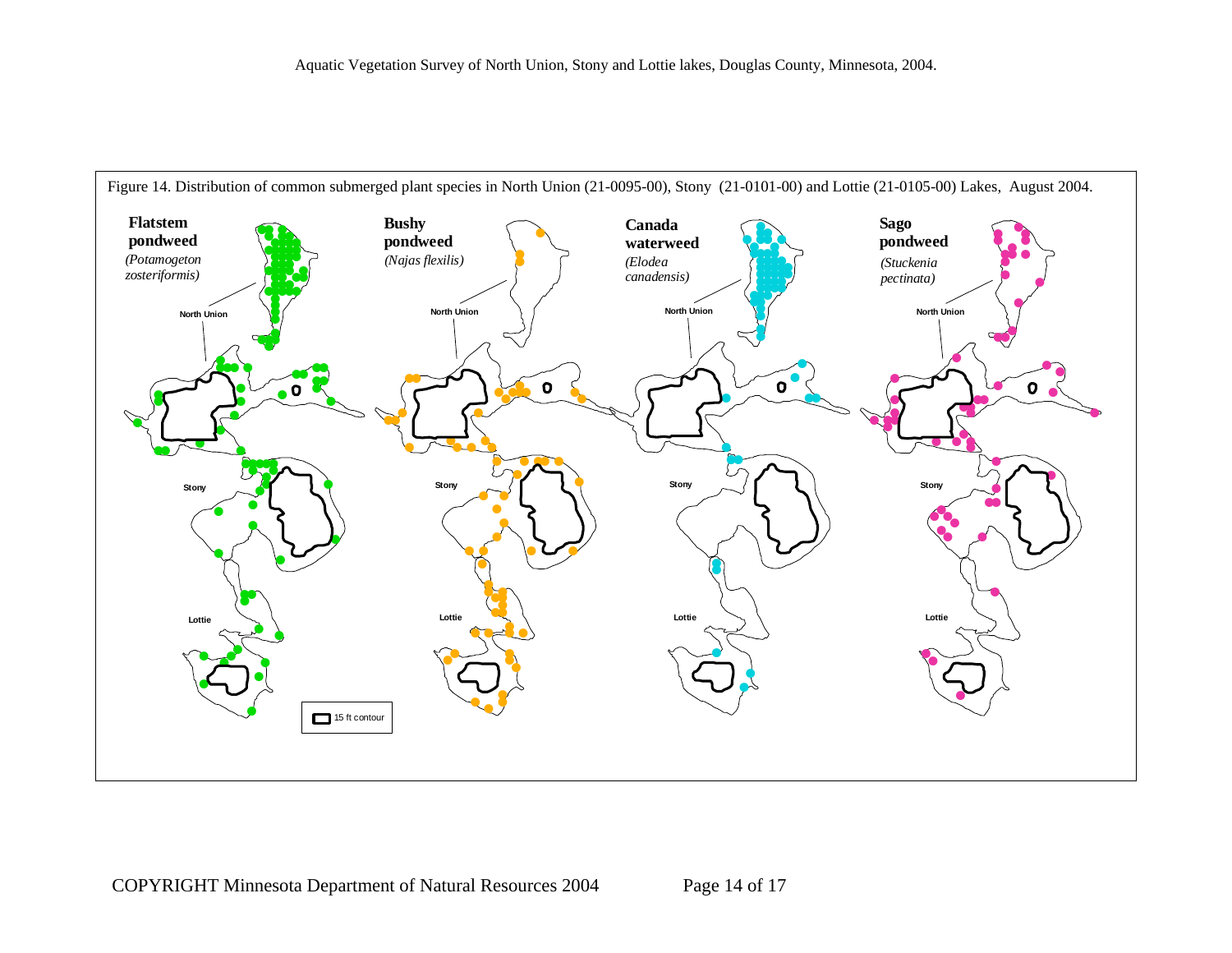from those surveys, the plant communities appear similar to that found in 2004. Historically and in 2004, a fringe of emergent and floating leaved plants occurred around the shoreline and submerged plants were abundant to about 12 to 14 feet, with growth very heavy in bays and shallow areas; species recorded as common in 1944 and 1966 remain common today. By contrast, many developed lakes today lack emergent and floating-leaf vegetation and the submerged plant community is often sparse, due to low water clarity, or is dominated by nonnative species.

North Union, Stony and Lottie Lakes are unique because they occurs within miles of the city of Alexandria, yet remains undeveloped with an intact vegetated shoreline, relatively high water clarity, and an abundant native aquatic plant community. As lakeshore development increases throughout Minnesota, more people are choosing to live on small, shallow, heavily vegetated lakes, similar to these. Several issues that are seen on other lakes that are not found in these lakes include: 1) large-scale destruction and loss of the emergent and floating-leaf vegetation as a result of development (Radomski and Goeman 2001) and/or increased boating activity, 2) domination by a non-native species such as curly-leaf pondweed, and 3) decline in water clarity and a switch from a plant dominated system to an algal dominated lake. These Douglas County lakes provide examples of how abundant native aquatic plants serve a valuable role in a healthy lake system. (Click here for more information on: value of aquatic plants).

#### **Factors influencing aquatic plant community**

Moderately clear water and shallow depths on North Union, Stony and Lottie Lakes provide ideal habitat for aquatic vegetation. In general, factors that may lead to change in native and non-native aquatic plant communities include:

#### • **Change in water clarity**

Light availability is a significant factor limiting plant distribution and abundance. The amount of light available to submersed aquatic plants is typically dependent on both water clarity and depth. Excess nutrients, such as elevated phosphorus levels, often result in nuisance algal levels that contribute to decreased water clarity. If water clarity decreases, submerged vegetation may be less common.

#### • **Water level fluctuations**

Most aquatic plants are adapted to minor changes in water levels, but large fluctuations may result in changes in plant distribution and species composition. Many bulrush stands established during the low water years of the 1930's and once destroyed, it can be difficult to re-establish these stands at deeper water levels that exist today.

#### • **Snow cover**

Curly-leaf pondweed, in particular, may fluctuate in abundance in response to snow cover. Many native submerged plants also have the ability to grow under the ice, especially if there is little snow cover and sunlight reaches the lake bottom. In years following low snow cover, curly-leaf and some native submerged plants may increase in abundance.

#### • **Water temperatures / length of growing season**

In years with cool spring temperatures, submerged plant growth may be less dense than in years with early springs and prolonged warm summer days.

#### • **Natural fluctuation in plant species.**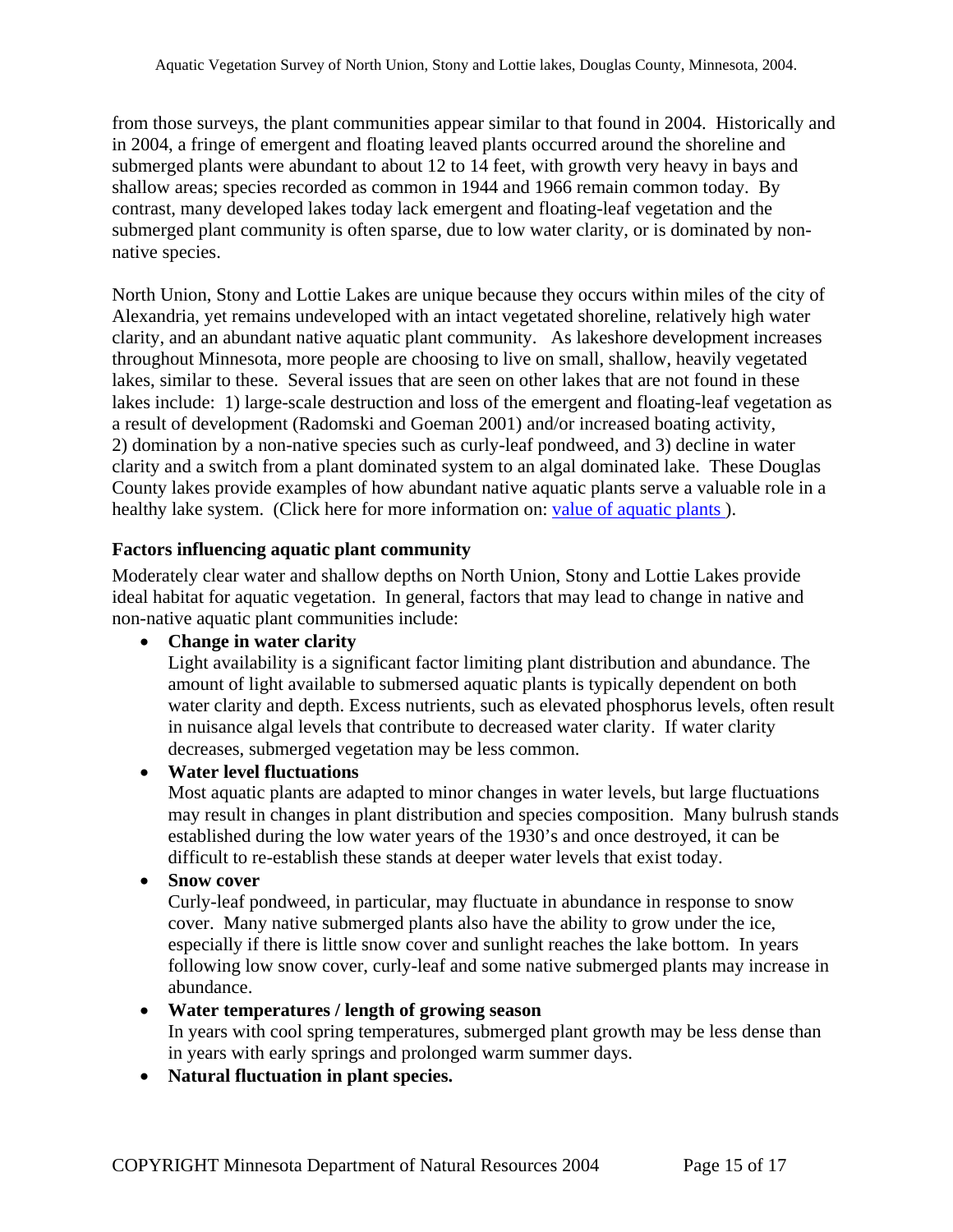Many submerged plants are perennial and grow in similar locations each year. However, a few species such as wild rice (*Zizania palustris*), bushy pondweed (*Najas flexilis*), and spiny naiad (*Najas marina*) are annuals and are dependant on the previous years seed set for regeneration.

#### • **Herbivores**

Native wildlife, such as muskrats and native crayfish, as well as non-native species like carp and rusty crayfish, can cause declines in aquatic plant communities.

#### • **Human activities**

Humans can impact aquatic plant communities directly by destroying vegetation with herbicide or by mechanical means. For information on the laws pertaining to aquatic plant management: [MnDNR APM Program.](http://www.dnr.state.mn.us/ecological_services/apm/index.html) Motorboat activity in vegetated areas can be particularly harmful for species such as wild rice. Shoreline and watershed development can also indirectly influence aquatic plant growth if it results in changes to the overall water quality and clarity.

The 2004 vegetation survey of North Union, Stony and Lottie Lakes gives a "snapshot" of the aquatic plant community. Data collected during the 2004 survey can be compared to future quantitative surveys of these lakes to better estimate how the plant community may be changing. Monitoring changes in aquatic plant communities can help reflect changes in the overall water quality of the lake and watershed.